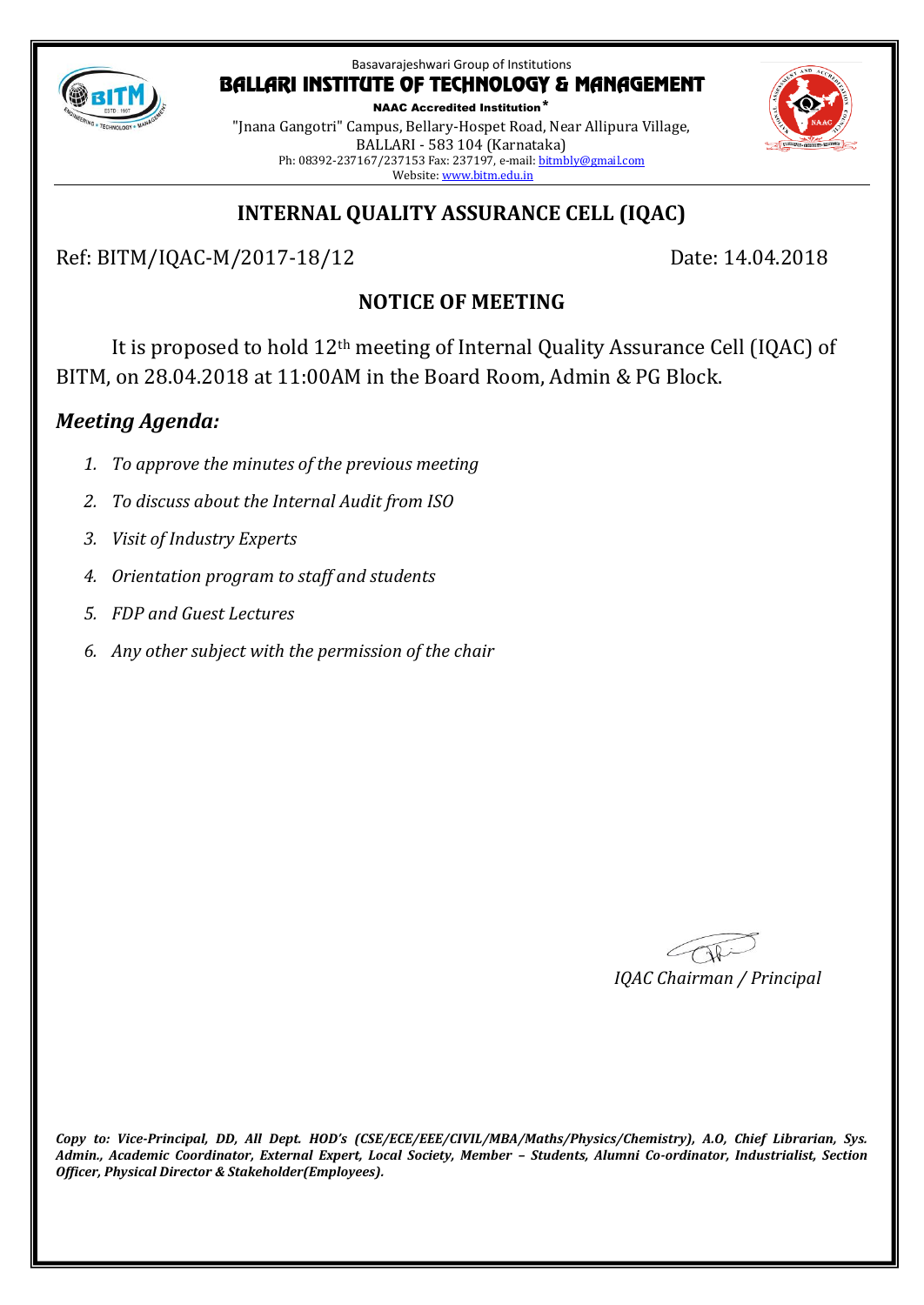

NAAC Accredited Institution\* "Jnana Gangotri" Campus, Bellary-Hospet Road, Near Allipura Village, BALLARI - 583 104 (Karnataka) Ph: 08392-237167/237153 Fax: 237197, e-mail[: bitmbly@gmail.com](mailto:bitmbly@gmail.com) Website[: www.bitm.edu.in](http://www.bec-bellary.com/)



#### **Proceedings of the 12th Internal Quality Assurance Cell(IQAC) committee meeting held on 28.04.2018 at 11:00AM in the Board Room, Admin & PG Block, @ BITM – Ballari**

#### **Members Present:**

| S.No                    | <b>Name</b>                                            | <b>Designation</b>      |
|-------------------------|--------------------------------------------------------|-------------------------|
| 1                       | Dr. V. C. Patil - Principal                            | Chairman                |
| $\overline{2}$          | Prof. Prithviraj. Y. J - Deputy Director               | <b>Managing Trustee</b> |
| $\overline{3}$          | Dr. R. N. Kulkarni - HOD-CSE                           | Member                  |
| $\overline{4}$          | Dr. U. Eranna - HOD-ECE                                | Member                  |
| 5                       | Dr. B. S. Khened - HOD-EEE                             | Member                  |
| $\overline{6}$          | Dr. Yadavalli Basavaraj - HOD-ME                       | Member                  |
| $\overline{7}$          | Dr. K. S. R. Sridhar - Vice-Principal, HOD-Mathematics | Member                  |
| 8                       | Dr. T. Machappa - HOD-Physics                          | Member                  |
| 9                       | Dr. Suresh - HOD-Chemistry                             | Member                  |
| 10                      | Dr. H. Mahabaleswara - HOD-Civil                       | Member                  |
| 11                      | Mr. Jaffar Basha - Chief Librarian                     | Member                  |
| 12                      | Mr. Anand Krishna Murthy - System Admin.               | Member                  |
| 13                      | Prof. K. H. Harikumar - Member                         | <b>Local Society</b>    |
| 14                      | Mr. L. Raghunath - Section Officer                     | Member                  |
| $\overline{15}$         | Mr. Ashok Bhupal - Physical Director                   | Member                  |
| 16                      | Mr. Badrinath Deshpande - Stakeholder                  | Member                  |
| 17                      | Ms. Harika - Student                                   | Member                  |
| 18                      | Mr. Tanveer Ahmed - Student                            | Member                  |
| 19                      | Dr. N. Gururaj - Coordinator                           | <b>Member Secretary</b> |
| <b>Leave of Absence</b> |                                                        |                         |
|                         | Dr. G. P. Dinesh - DEAN - MBA                          | Member                  |
| $\overline{2}$          | Mr. P. Amareshayya - Administrative Officer            | Member                  |
| 3                       | Dr. S. Jayanna, External Expert                        | Member                  |
| 4                       | Mr. Nagesh - Industrialist                             | Member                  |
| 5                       | Prof. Phani Ram Prasad - Academic Co-ordinator         | Member                  |
| $\overline{6}$          | Mr. Mallikarjuna A - Co-ordinator                      | Alumni                  |

Following discussion were made in the meeting:

## *1. To approve the minutes of the previous meeting.*

Members unanimously approved minutes of the previous meetings

#### *2. To discuss about the Internal Audit from ISO*

Dr. Machappa, ISO coordinator informed to the committee that the internal audit of ISO was conducted in the month of March2017 by the internal auditors.

The audit was conducted by the internal auditors and the process is order in all the departments.

#### *3. Visit of Industry Experts*

Prof. Prithviraj Y. J. informed the HOD's to call some experts from industries to enchance the technical knowledge of the students. HOD of Mechanical expressed that an expert member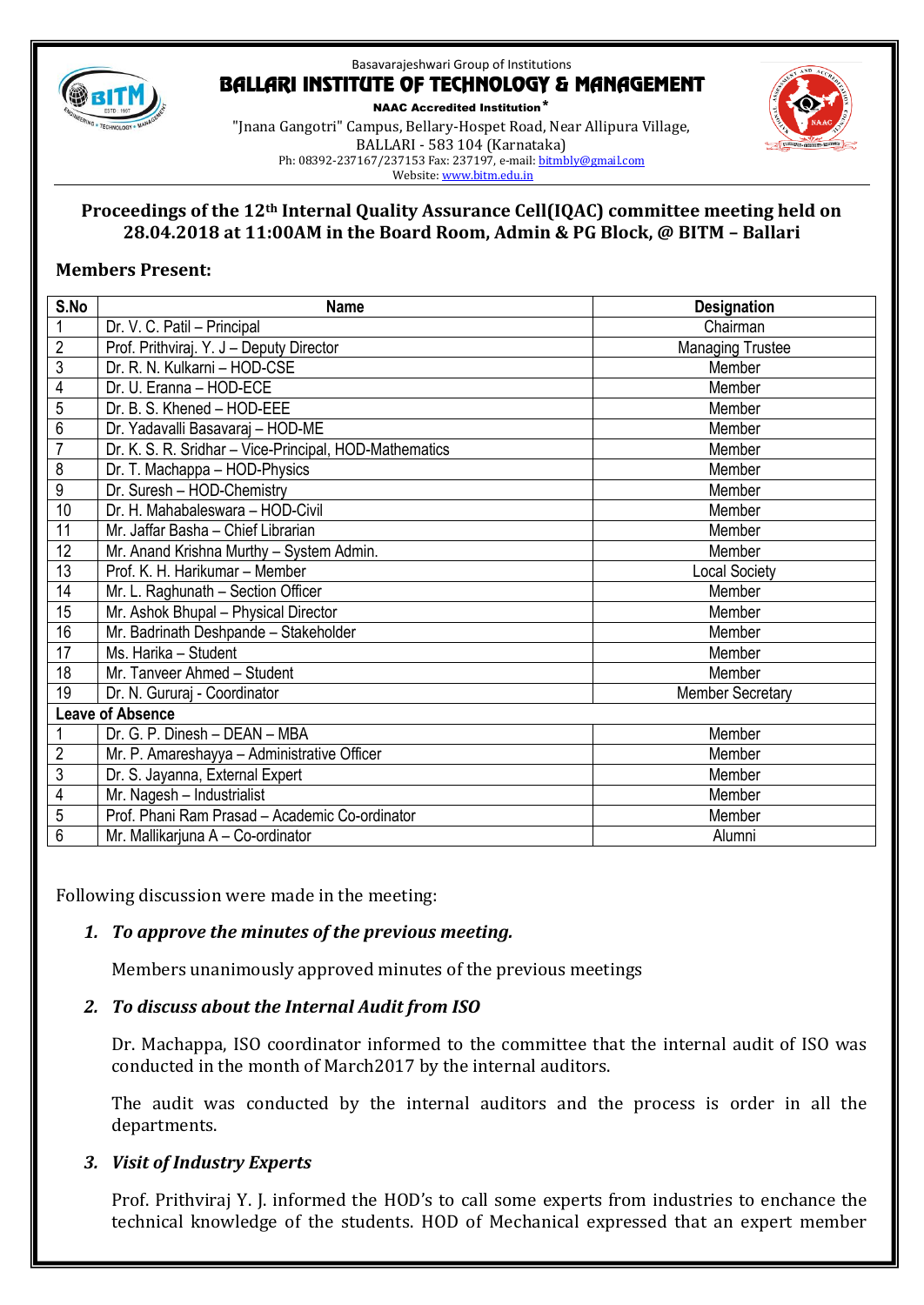

NAAC Accredited Institution\* "Jnana Gangotri" Campus, Bellary-Hospet Road, Near Allipura Village, BALLARI - 583 104 (Karnataka) Ph: 08392-237167/237153 Fax: 237197, e-mail[: bitmbly@gmail.com](mailto:bitmbly@gmail.com) Website[: www.bitm.edu.in](http://www.bec-bellary.com/)



from JSW will visit the department and address the students in the month of July2018. Other HOD's agreed to arrange the programme in the beginning of the next semester.

#### *4. Orientation program on OBE to staff.*

It was discussed to arrange an orientation proramme on OBE for teaching and non-teaching staff during vacation.

The chairperson agreed to conduct the programme by calling some resource persons.

#### *5. FDP and Guest Lectures*

Coordinator – IQAC explained the FDP and Guest lectures conducted in the last semester. It was discussed more number of FDP's should be planned for next semester vacations.

## *6. Any other subject with the permission of the chair*

-NIL-

Meeting ended with vote of thanks to the Chair.

*Member Secretary IQAC Chairman Dr. N. Gururaj / Prof. Mathematics Dr. V. C. Patil / Principal*

COR